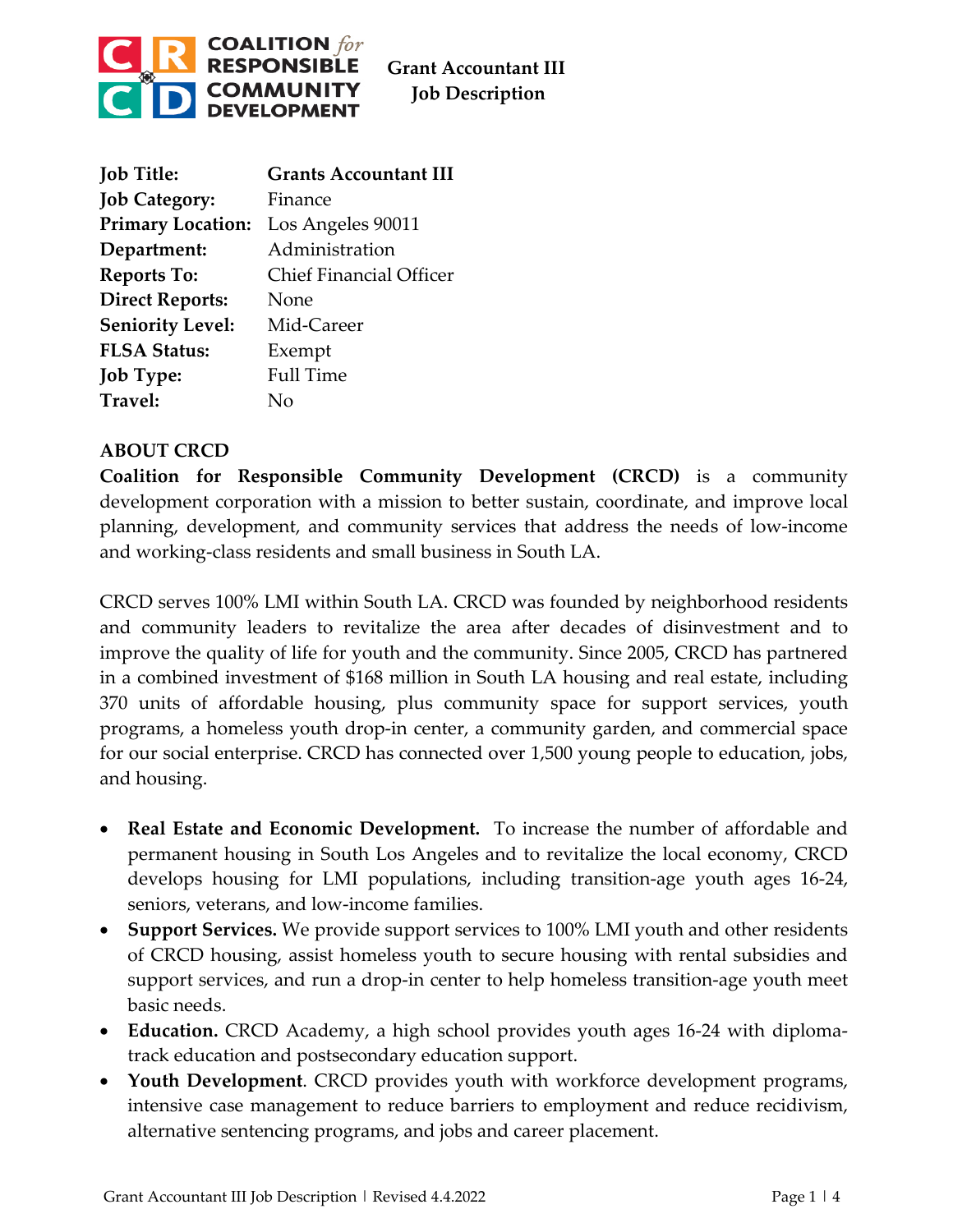

## **Grant Accountant III Job Description**

- **Worksource Center**. Since 2014 CRCD has been the operator of the federally funded Vernon-Central/ Los Angeles Trade-Technical College WorkSource Center where unemployed LMI residents are linked to career-ladder jobs and supportive services.
- **CRCD Enterprises**. CRCD is the parent organization of a social enterprise providing training and employment for low-income youth and young adults.

### **BENEFITS**

- Dental, Vision, Medical Benefits: CRCD is in the top 10% for excellent employee benefits for non-profit organizations. CRCD offers 80% employee paid and 60% dependent paid medical
- 401K eligibility to participate from day one and up to 3% matching after one year
- Flexible Spending Account (FSA)
- Short-Term & Long-Term Disability, Accident, and Hospital Indemnity
- Whole Life Insurance, College Funding Plans/529 Savings Plan from Principal
- Pet insurance, Legal/ID Theft
- Generous work/life balance
- 13 Paid Holidays

#### **SUMMARY**

The Grants Accountant III works independently with established procedures and coordinates directions with the Senior Accountant of Grants Billing and will be responsible for reviewing, monitoring, billing, collections and reporting on assigned government (Federal, State, County, City etc.) and foundation grants. The Grants Accountant III must work with the responsible department/program staff to ensure grant spending is appropriate according to grant contract and be familiar with all laws and regulations including the Uniform Grants Guidance as well as nonprofit accounting principles such as restricted funds accounting. The Grants Accountant III has gained proficiency in multiple competencies related to and within the job.

### **ESSENTIAL DUTIES & RESPONSIBILITIES**

- 1. Be a strong user of the overall accounting system, especially in the accounts receivable/billing
- 2. Be proficient with the General Ledger coding system (grant, program, department, program)
- 3. Review and be familiar with assigned contracts especially the financial section
- 4. Ensure grant budget is updated in the accounting system as needed
- 5. Complete and record periodic grant billings by established deadlines
- 6. Prepare grant budget actual report each month to monitor variances
- 7. Work with applicable department/program staff to monitor variances
- 8. Perform grant receivable collections to minimize old outstanding items
- 9. Serve as liaison to grantors as needed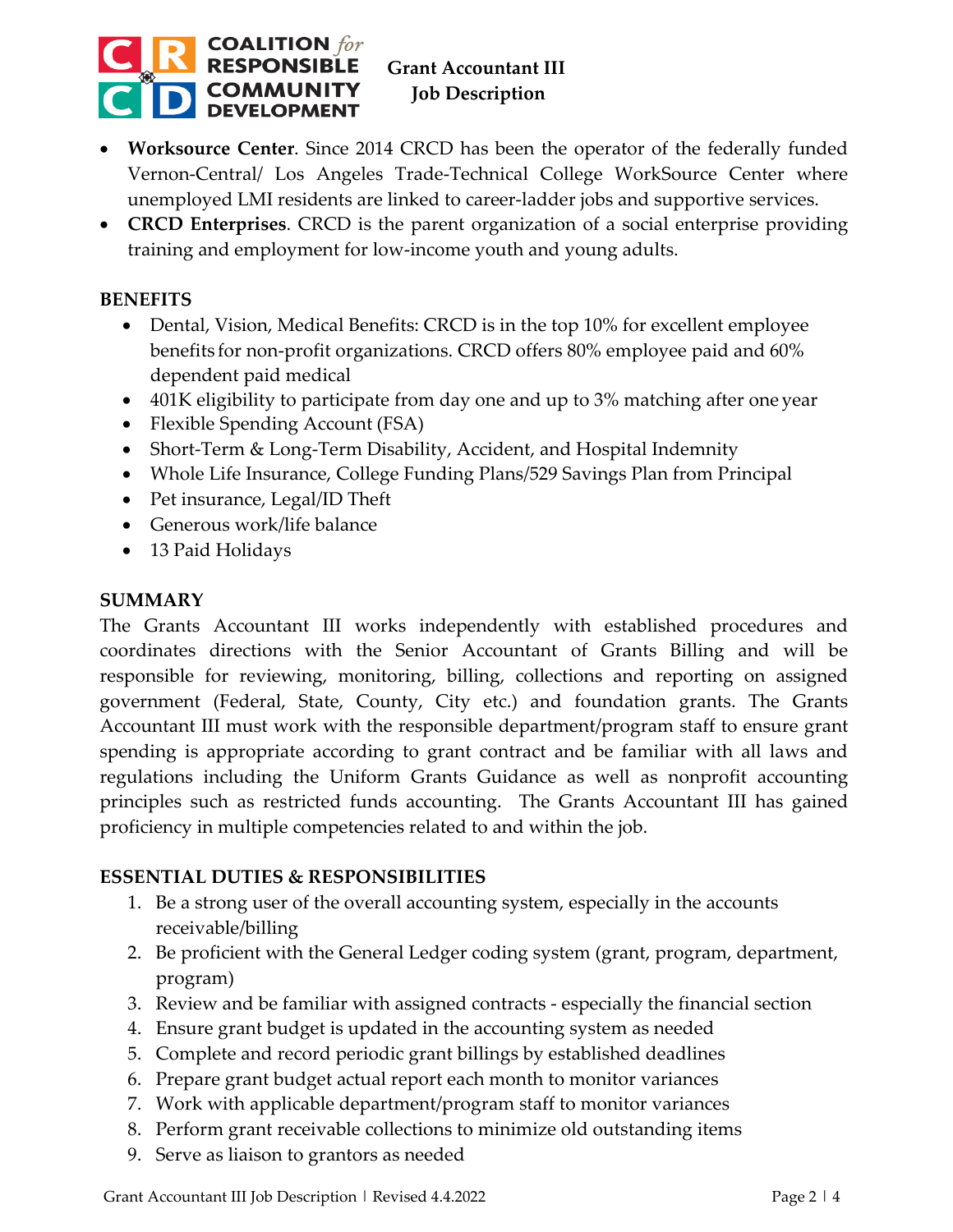

- 10. Prepare periodic and close out grant reports according to required timelines
- 11. Assist with budget modifications and new grant budget preparation as applicable
- 12. Assist with grant audit as needed
- 13. Keep abreast of laws and regulations that impact the assigned work
- 14. Adhere to department and organizational standards, policies, and procedures
- 15. Be a team member of the finance department and support other departments' staff as needed
- 16. Cross train as back-up for other accounting staff in the event of emergencies
- 17. Uphold CRCD's Mission Statement and 5 Year Strategic Plan

## **MINIMUM QUALIFICATIONS**

- 1. Four-year college degree in accounting, business, or related field
- 2. 5+ years' experience or education in accounting or related field
- 3. Self-starter with demonstrated ability to work on multiple projects simultaneously, and the ability to meet tight deadlines
- 4. Proficiency in the use of software applications, databases, spreadsheets, and word processing
- 5. Understanding of accounting processes, procedures, and internal controls
- 6. Strong research and analytical skills

## **PREFERRED QUALIFICATIONS**

- 1. Advanced College courses in accounting or related field of studies
- 2. Expert in Microsoft Office Suite and the ability to create formulas and pivot tables in excel
- 3. 5+ years' experience in the Non-Profit Industry

## **WORK ENVIRONMENT**

- 1. On occasion walk or drive to different local sites throughout the day
- 2. Regularly required to sit, stand, bend, and occasionally lift or carry up to 35 lbs.
- 3. Combination of field and office environment
- 4. May necessitate working in busy and loud environments
- 5. May be exposed to elements like cold, heat, dust, noise, and odor
- 6. May participate in training and staff development that requires local and out of state travel
- 7. Work regularly in a community that is exposed to gang activity, substance use, homelessness, and high unemployment rates.
- 8. Must be available on call for emergency crisis situations with the ability to respond after work hours as needed for emergencies.
- 9. This is not a work-from-home position